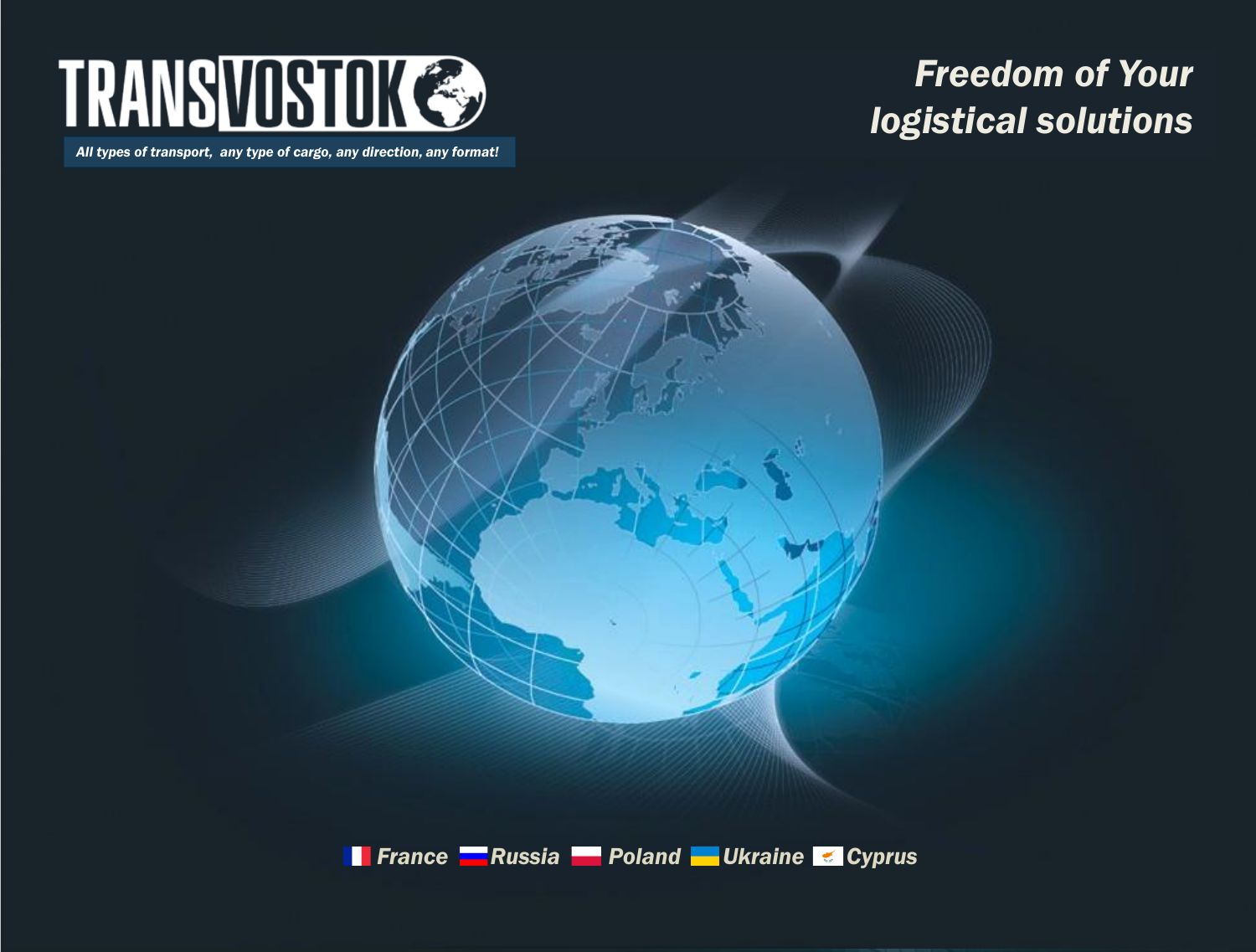## *«TRANSVOSTOK» - INTERNATIONAL LOGISTICS «WITHOUT LIMITS»!*



OUR PURPOSE is to provide Customer a reliable and timely delivery of freight anywhere in the world without restrictions in the types of goods, in the choice of vehicle, route, cargo size.

«TRANSVOSTOK» specialists, having more then 10 years of successful experience in delivery of cargos in such areas as industrial engineering, IT and means of communication, pharmaceuticals and biotechnology, agribusiness.

We are ready to develop a logistics scheme of any complexity in a short time, taking into account both technical and financial factors.

Professionalism of «TRANSVOSTOK» team meets the high standards of quality of provided service in logistics and freight forwarding, as evidenced by a certificate and meets the requirements of ISO 9001: 2009.

The company has developed and implemented an environmental management system according to standards of ISO 14001: 2006.

The best proof of competence and successful experience of «TRANSVOSTOK» are letters of recommendation from our clients, which can be provided on request.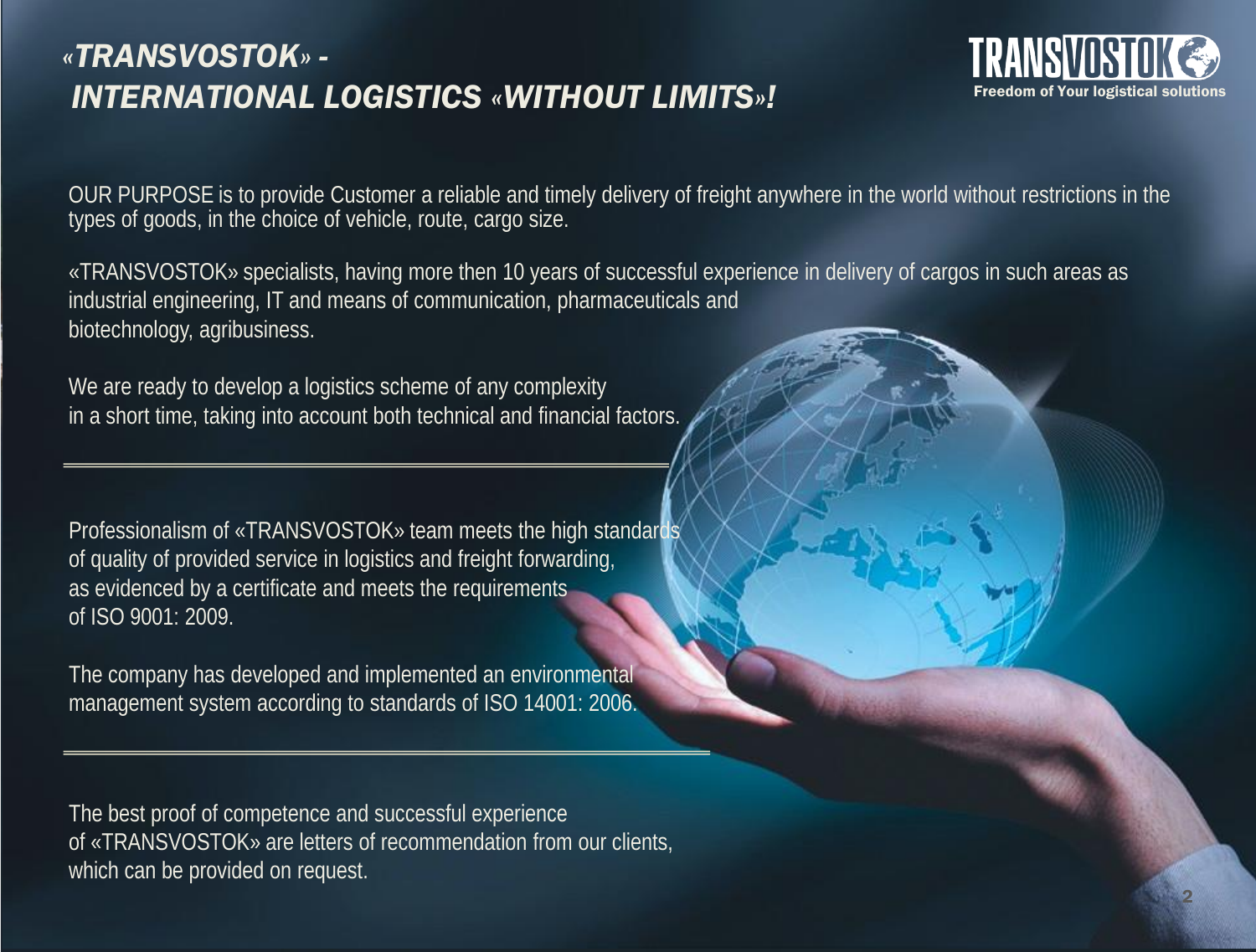# *FULL RANGE OF SERVICES– THE CONVENIENCE OF WORKING WITH ONE COMPANY*



#### *SERVICES AND OPPORTUNITIES of «TRANSVOSTOK»:*

- International road freight.
- Air freight.
- Multimodal freight of any complexity.
- Sea freight.
- $\triangleright$  Railways freight within multimodal transportation.
- Customs brokerage services.
- «Door-to-door».
- Delivery of completely "cleared" cargo with registration to our legal entity.

### *OUR ADVANTAGES:*

- Individual approach to each client.
- Big choice of ways and means of delivery according to the customer's preferences.
- An extensive worldwide network of agents.
- The system of bonuses and discounts for regular customers.
- More than 10 years of successful experience in the market of international transportation.
- **"NO LIMITS!"** principal: **All types of transport, any kind of cargo, any direction, any format!**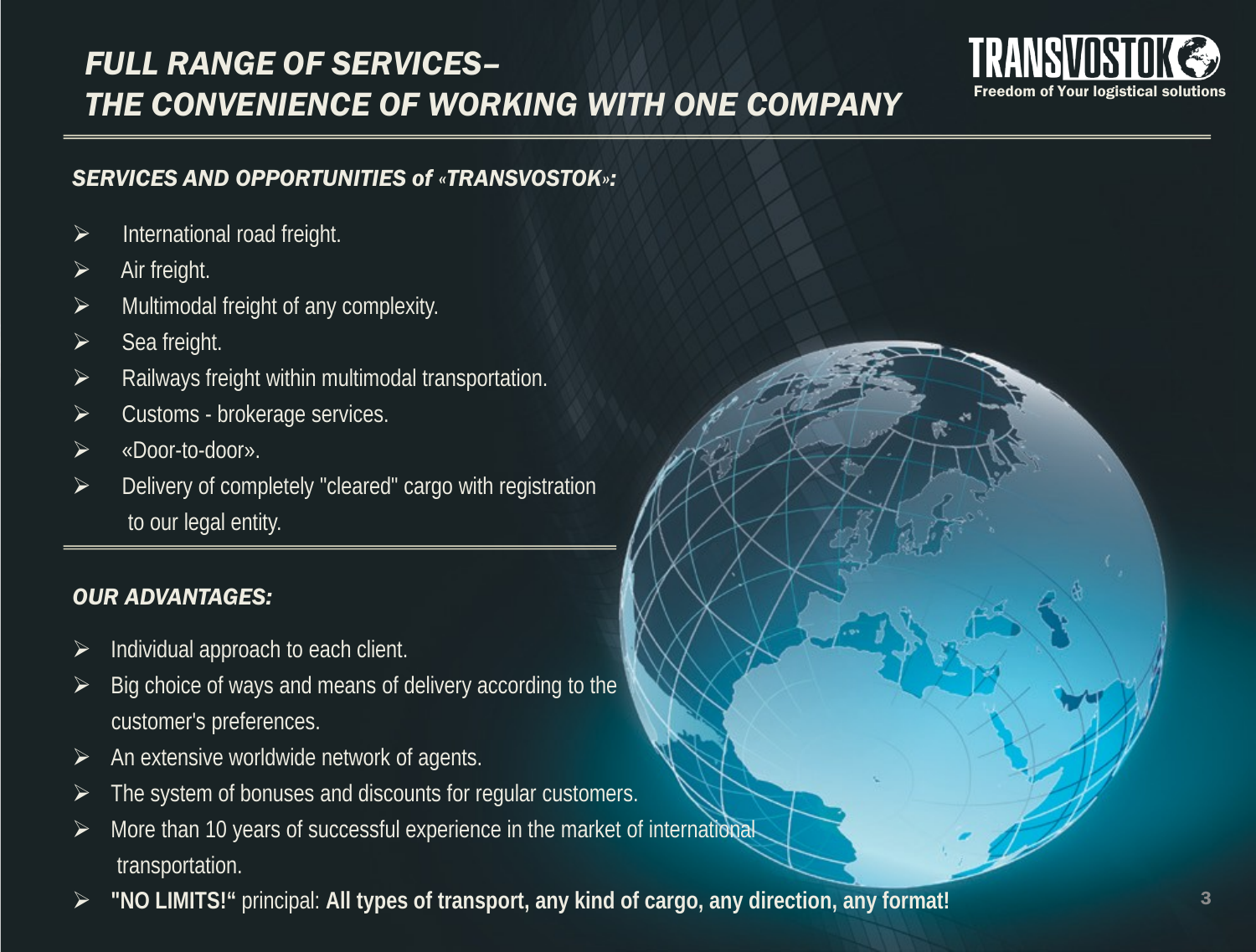

## *ROAD FREIGHT SERVICE*



### *WE ORGANIZE AND CONTROL:*

- «Door-to-door» delivery.
- Consolidation in class "A" warehouses.
- Express delivery and Groupage cargos.
- Multiple loading locations.
- TIR and CMR insurance.
- $\triangleright$  Monitoring of cargo location in real time mode.
- $\triangleright$  Solutions for any non-standard situations.

### **ADDITIONAL SERVICES:** Ex-1, T-1, cargo insurance.

*GEOGRAPHY (basic directions) - Europe, Asia, the CIS countries.*

### *WE DELIVER SUCH TYPES OF CARGOS AS:*

- $\triangleright$  Oversize cargoes (industrial machinery, metal products, mobile machinery, etc.).
- $\triangleright$  Bulk cargoes.
- Dangerous (ADR) cargoes of all classes and subclasses.
- $\triangleright$  Fragile (glassware, precious metals, antiques, plumbing, appliances, etc.).
- $\triangleright$  Regime (perishable products or those that require special temperature conditions, humidity levels, ventilation during transportation and storage).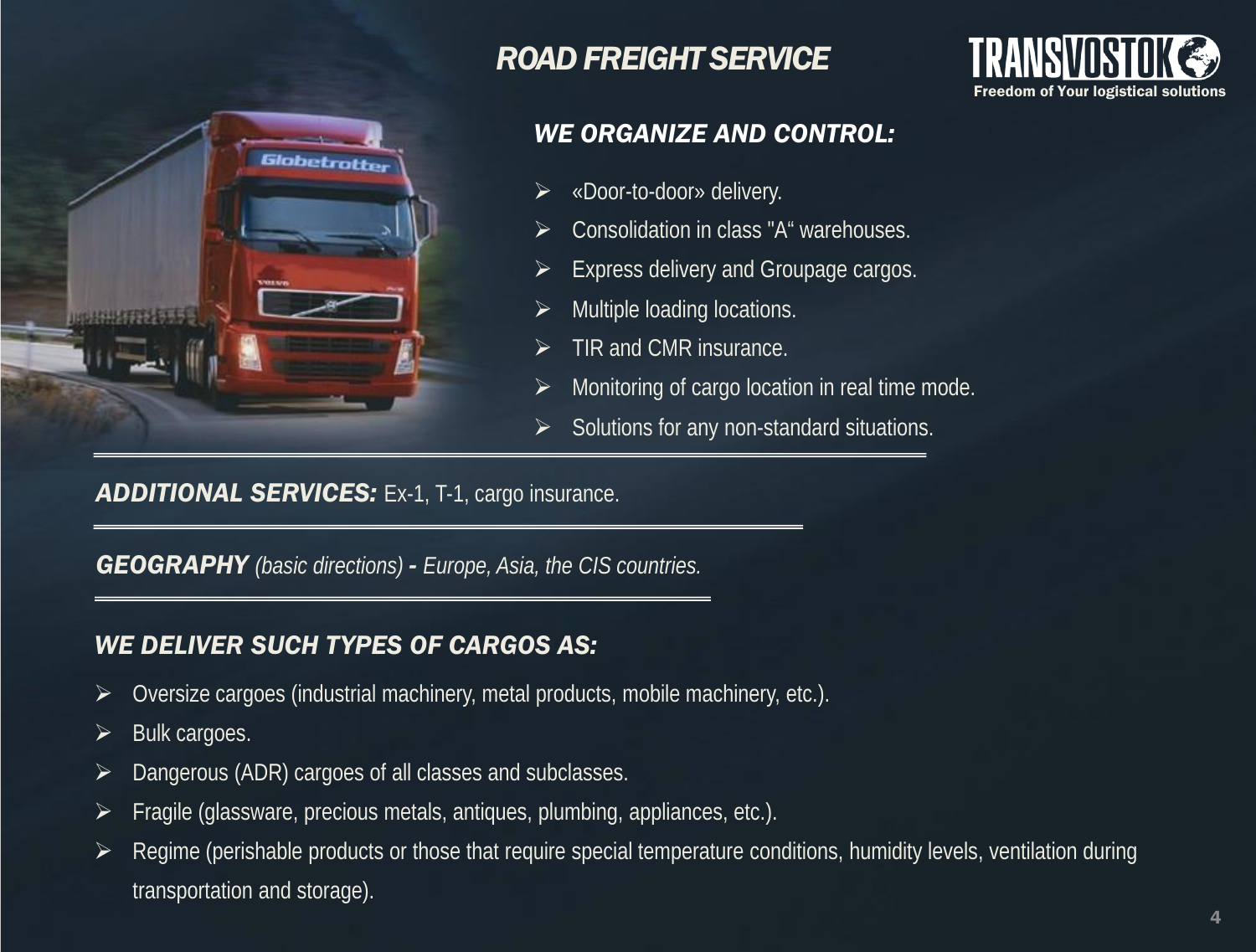# *AIR FREIGHT SERVICES*



The presence of an official representative office in the regime zone of the IA Boryspil cargo terminal allows us to control directly the handling process of import/export/transit cargos and to settle all arising questions on a timely basis, including any nonstandard.

Having wide international network of agents (400 agents), professional staff, contractual relations with the leaders of the air freight market, we provide the following services:

- **Export / import** of cargo of any complexity (urgent, dual-use commodities, oversized, dangerous, requiring special temperature conditions, etc.).
- **Air freights between the Third World countries**.
- **Customs clear**ance of transit and imported cargos in the IA Boryspil with the subsequent delivery to the regional customs office.
- **Monitoring** of cargo movement all over the route.
- **Ability** to freight cargo and charter flights.
- **Air delivery as a part of multimodal** transportation.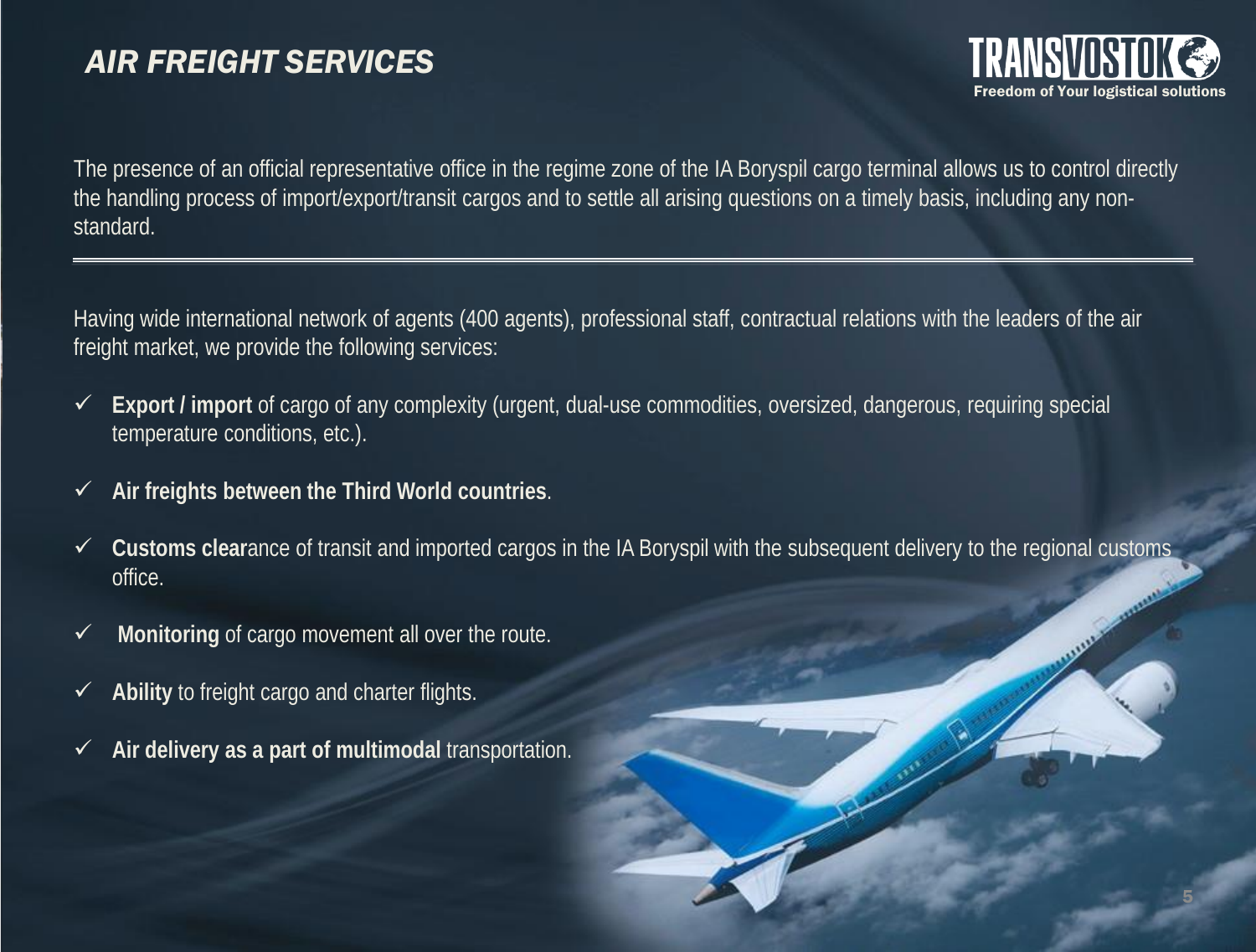## *SEA FREIGHT FORWARDING*



Sea transport is the leader among the ways and means of international shipment to overseas destinations, it is efficient and economical transportation enabling fast delivery of your cargo from one seaport to another.

### *PRIORITY DESTINATIONS OF SEA FREIGHT SERVICES OF «TRANSVOSTOK»:*

China - Central Asia - Europe, Africa.

### *OUR COMPETENCE:*

- Transportation of heavy, oversized loads, nonstandard equipment (RF / OT / FR / TK), etc.
- ▶ Delivery of small cargo consignments under the terms of LCL (Less than Container Load).
- $\triangleright$  Container shipping.
- $\triangleright$  «Cross docking» reloading from one carrier vehicle to another.
- «Door-to-door» delivery.
- Cargo consolidation.
- Services of an independent surveyor.
- Monitoring and providing operating data concerning the cargo. location
- Delivery of completely cleared cargo with registration on our own entity.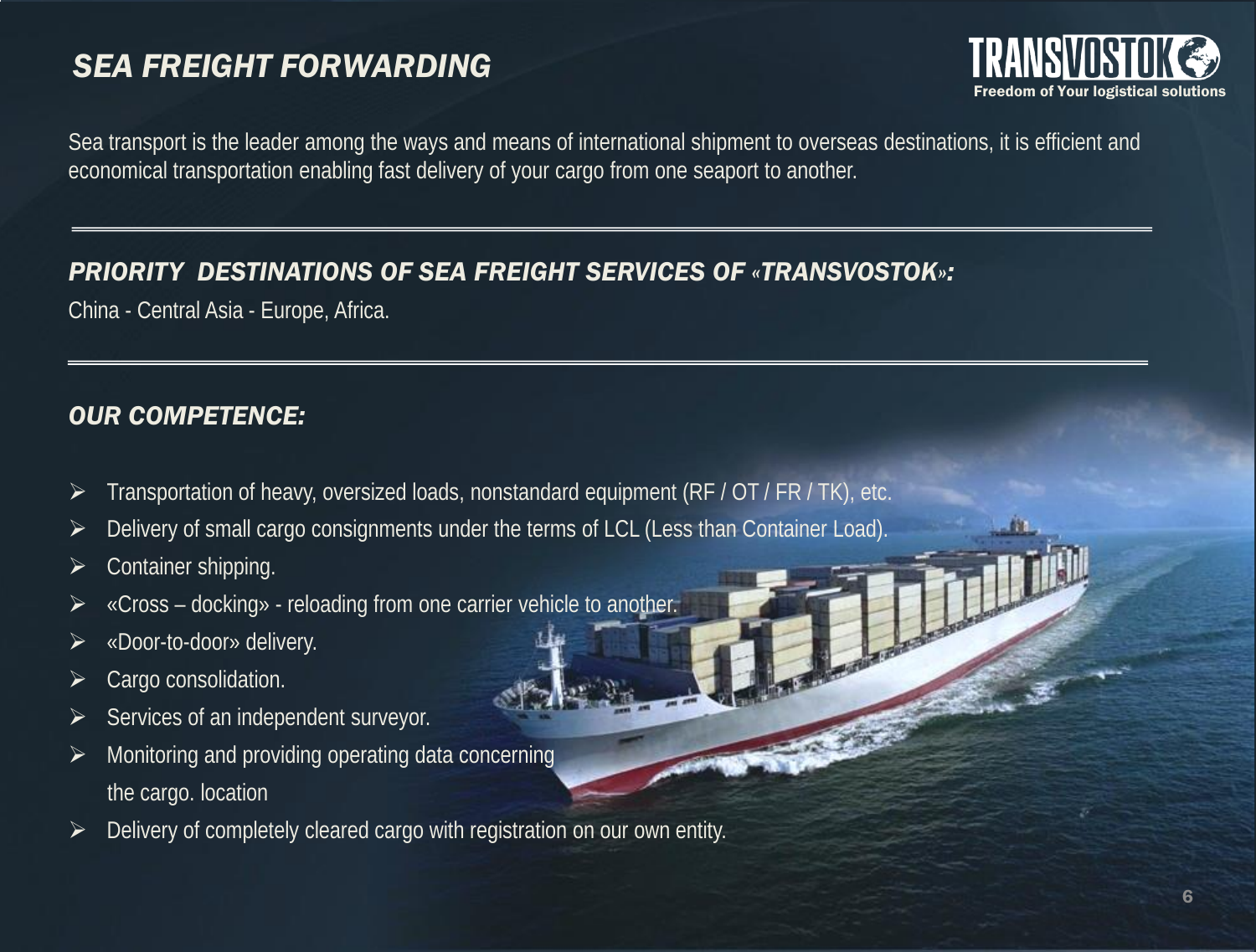### *INTERNATIONAL RAIL FREIGHT*



7

Rail freight transportation is considered as the most cost-effective, safe and reliable type of shipment over the long distances, which is not dependent on weather conditions

An increasing number of services offered by international railways, a variety of rolling stock allows to carry almost unlimited number of any type of cargo.

**«TRANSVOSTOK»** specialists, due to many years of experience of cooperation in the field of transportation provide:

- $\checkmark$  Free consultation about the specificity and tariffs.
- $\checkmark$  Individual transportation scheme.
- $\checkmark$  Planning the optimal route.
- $\checkmark$  Delivery of cargo from the station of departure to the station of arrival.
- $\checkmark$  Developed options for combined transportation.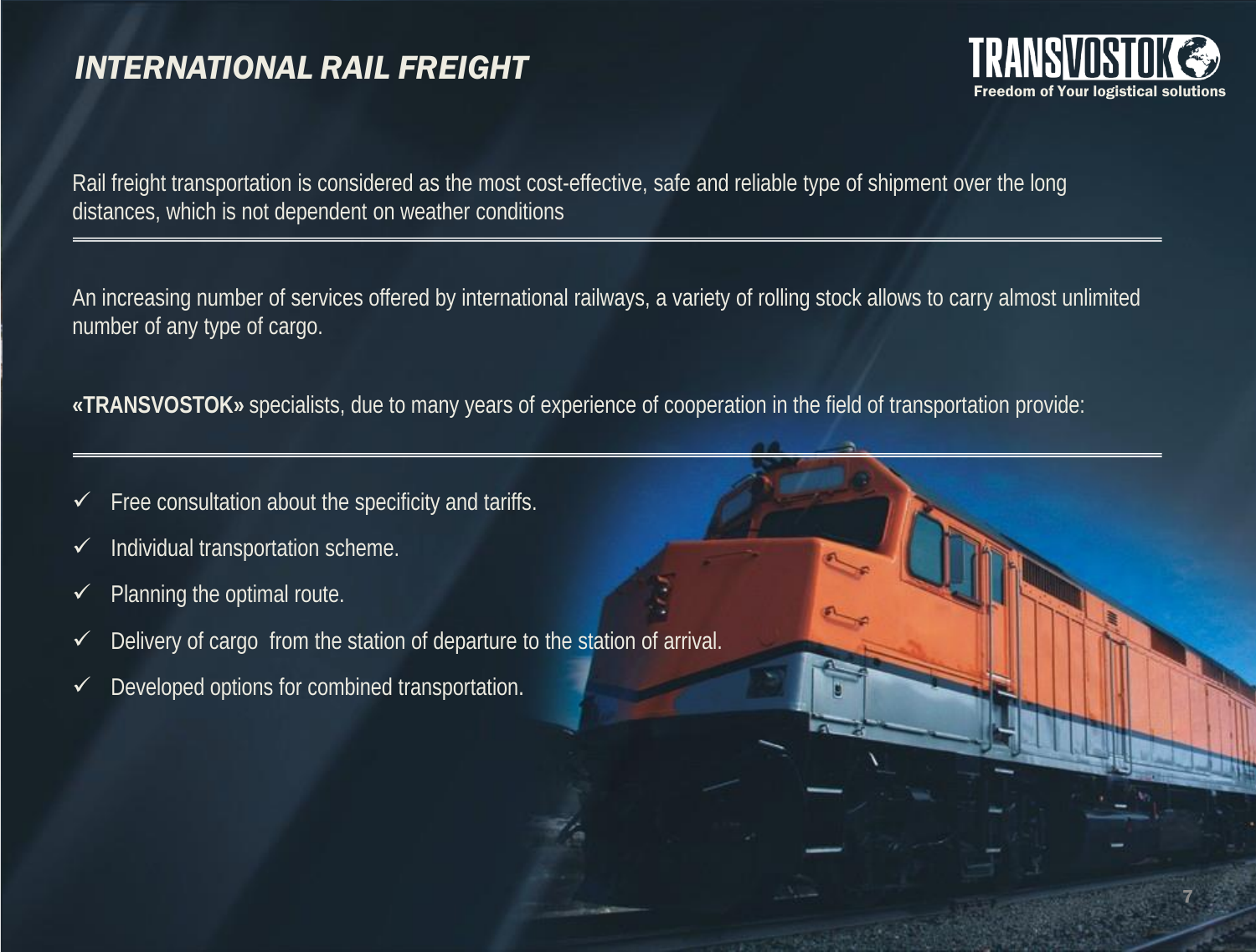

# *MULTIMODAL FREIGHT*



*Multimodal transportation* is characterized by particularly capacious process of organization, it requires alignment of dispatch terms / arrival of the goods among the involved parties, a clear coordination of all transport agents' actions.

 *«TRANSVOSTOK»* possessing the necessary logistics tools, established relations throughout the whole supply chain, arranges transportation of any complexity and guarantees the quality of provided services*.*





 $\checkmark$  We are ready to share our many years of successful experience in the delivery of international cargoes and to develop new customized logistics solutions.

*While arranging multimodal cargo transportation our experts take into account all the components of the process:*

- Specifics of cargo, transport.
- Various route options.
- All the customs and accompanying documentation.
- Risk and property-related interests insurance.
- The necessity of transshipment, providing survey services, etc.

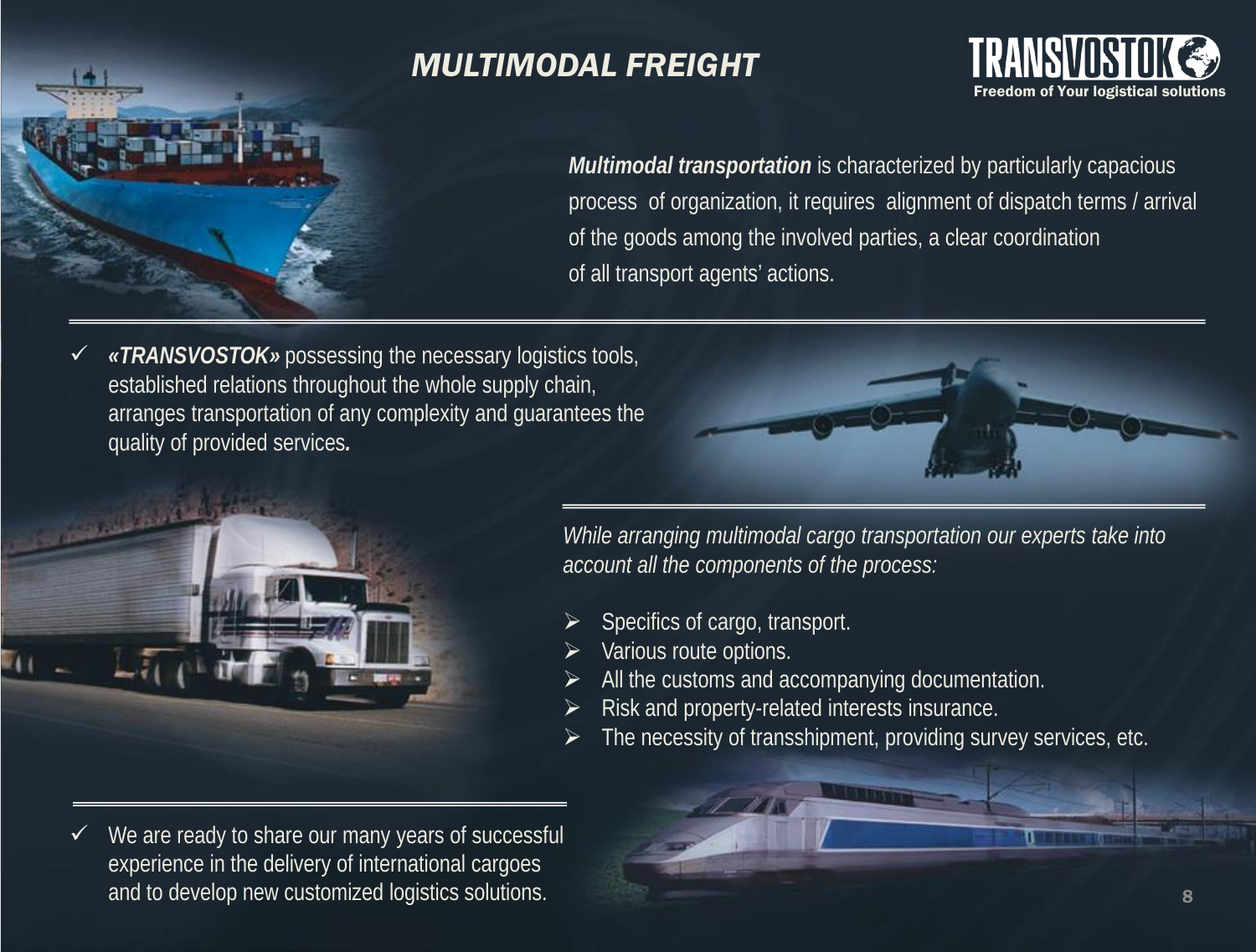

# *CUSTOMS SERVICE CUSTOMS SERVICE*



Documentary registration of cargoes at customs is one Documentary registration of cargoes at customs is one of our main activities.

we provide this type of service as an independent service, and within the complex organization of international transportation.

### *INTEGRATED SERVICES OR INDIVIDUAL OPTIONS? – WE PROPOSE YOU TO CHOOSE:*

- **Example 7 Free consulting on customs legislation, customs registration and FEA.**
- $\triangleright$  Making all forms of transport and accompanying documentation.
- Free consulting on customs legislation, customs registration and FEA.  $\triangleright$  Definition of the customs codes according to Ukrainian Classification of Commodities for FEA and calculation of customs  $D$  payment. The customs codes according to Ukrainian Classification of  $C$  and calculation of  $C$  and calculation of  $C$ payment.
- $\triangleright$  Analysis and minimization of customs value.
- $\lambda$  and distinguished in original proposition of customs value. Accreditation (registration, accounting) of legal and private persons at the Ukrainian customs. Accreditation (registration, accounting) of legal and private persons at the Ukrainian customs.
- Execution of permission documentation of all regulating authorities (non-tariff regulation). Execution of permission documentation of all regulating authorities (non-tariff regulation).
- Developing of effective solutions of non-standard situations. Developing of effective solutions of non-standard situations.
- $\checkmark$  We guarantee high-quality work by a specified date.
- ✓ Within 24 hours after your request, we will offer options of ready-made solutions or taking into account your wishes and requirements, we will offer a customized solution. requirements, we will offer a customized solution.